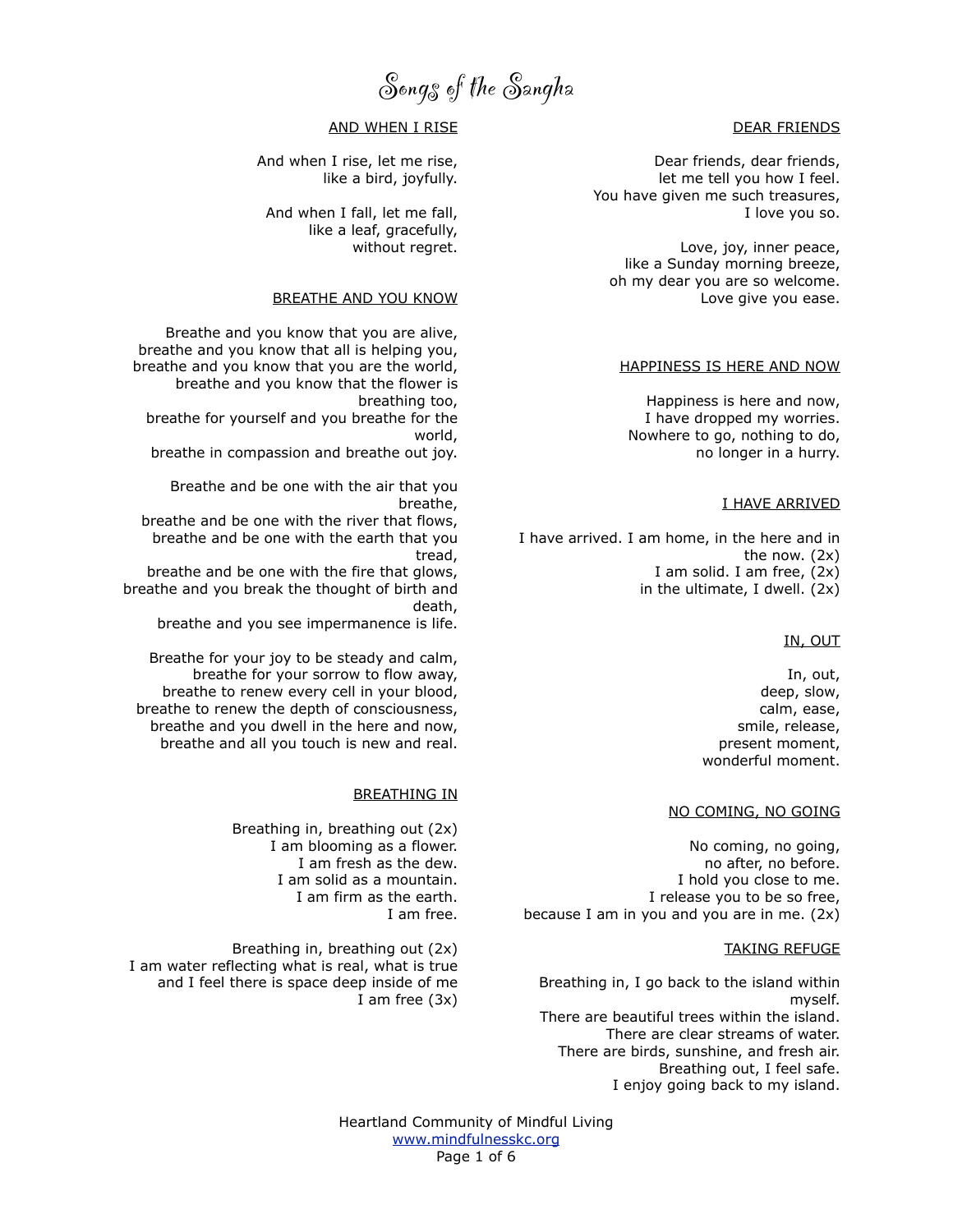# Songs of the Sangha

## RAIN

The rain is falling, oh so softly. Washing every leaf of every tree. Washing every care.

Chorus: Namo Avalokiteshvaraya (Ah-vah-loh-kee-teshvahr-eye-uh) Namo Avalokiteshvaraya

> The rain is falling, oh so strongly. Reaching every root of very tree. Reaching every root of affliction.

## Chorus

The rain is falling, oh so loudly Playing the music of joy For ten thousands of beings

Chorus

AWARENESS IS A MIRROR (GATHA FOR LOOKING IN THE MIRROR)

Awareness is a mirror. Awareness is a mirror. Reflecting, reflecting the four elements.

Awareness is a mirror. Awareness is a mirror. Reflecting, reflecting the four elements

Beauty is a heart that generates love And a mind that is open, A mind that is open.

Beauty is a heart that generates love And a mind that is open, A mind that is pure.

#### NO DISCRIMINATION!

The sun it shines on everyone (2x) No discrimination! (2x)

The rain pours down on everyone 2x) No discrimination! (2x)

## THE THREE REFUGES SONG

I take refuge in the Buddha, the one who shows me the way in this life. Namo Buddhaya. (3x)

> I take refuge in the Dharma, the way of understanding and love. Namo Dharmaya. (3x)

I take refuge in the Sangha, the community of mindful harmony. Namo Sanghaya. (3x)

Namo Buddhaya, namo Dharmaya, namo Sanghaya.

## THE WINTER SONG

The gift of a quiet mind brings us peace and healing. The gift of a quiet heart makes love sweet. Winning or losing, quietly breathing Watching the snowfall on cat's feet.

## THE REALM OF THE MIND

The realm of the mind is mine, I can choose. I can choose where I want to be. Both heaven and hell I know equally well. The choice is up to me.

## I AM A CLOUD

I am a cloud, I am the blue sky, I am a bird, spreading out its wings, I am a flower, I am the sunshine, I am the earth receiving a seed.

And I am free when my heart is open. Yes I am free when my mind is clear. Oh dear Brother, oh, dear sister, let's walk together, mindfully.

And I feel free… Lets walk together joyfully.

#### IN THE PRESENT MOMENT

Breathing in, Breathing out in the present moment (2x) Buddha to my left, Buddha to my right, in the present moment (2x)

> Heartland Community of Mindful Living [www.mindfulnesskc.org](http://www.mindfulnesskc.org) Page 2 of 6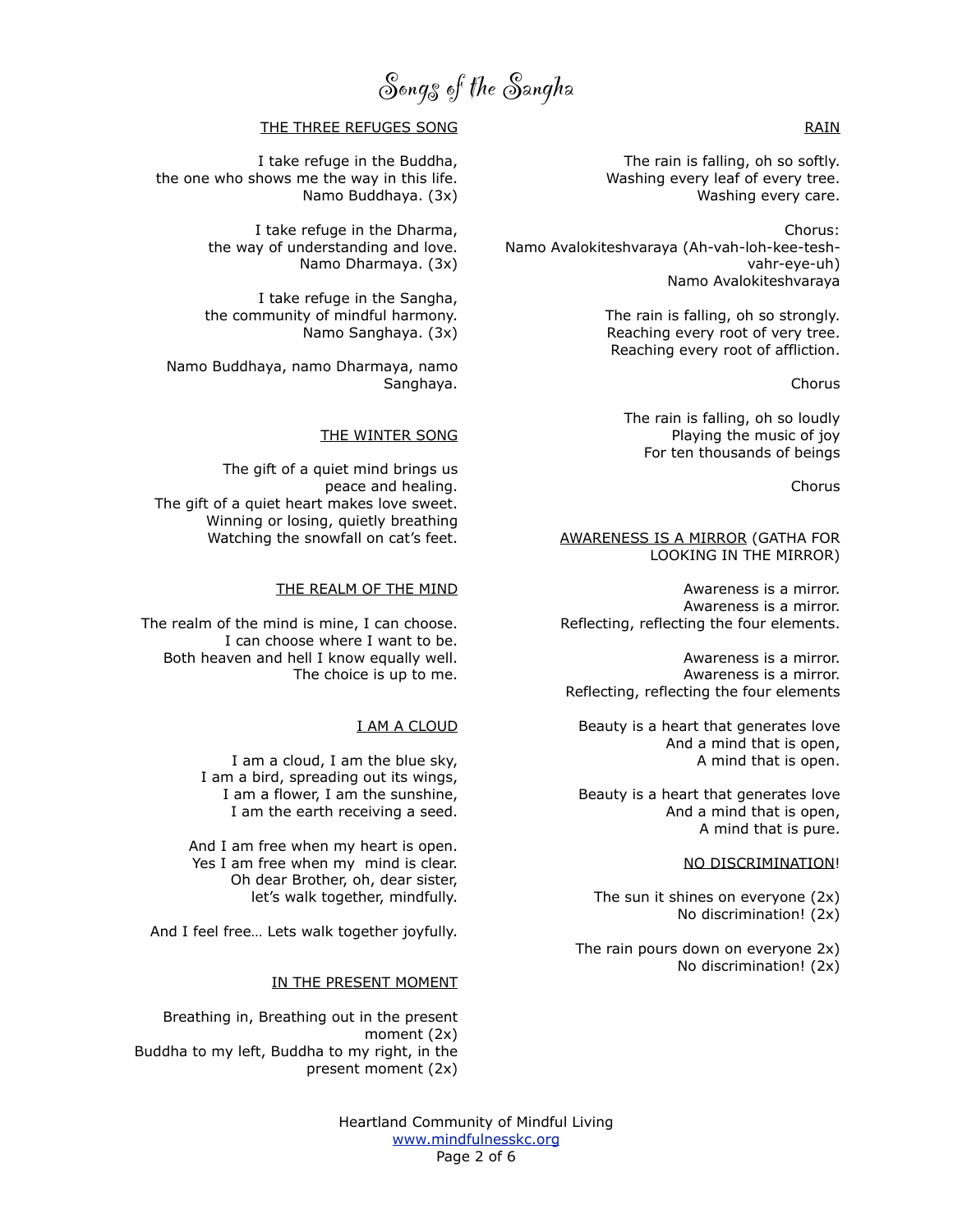Songs of the Sangha

#### THE RIVER IS FLOWING

The river is flowing, flowing and growing The river is flowing back to the sea.

Mother Earth is carrying me Her child I will always be Mother Earth is carrying me back to the sea.

> The Sangha is flowing, flowing and growing. The Sangha supports all of us Buddhas to be.

Ancestors watch over me, Your child I will always be. Ancestors watch over me, Until we are free.

The Moon she is waiting, Waxing and waning, The moon she is waiting For us to be free. Sister Moon watch over me Your child I will always be. Sister Moon watch over me, Down to the sea.

## JOURNEY TO NO WHERE

We are moving On a journey to nowhere Taking it easy Taking it slow. No more worries No need to hurry Nothing to carry Let it all go.

## ALL IS WELL (NOMI'S SONG)

 There is ample time for all things, all is well. There is ample space for all things, all is well. There is ample hope for all things, all is well. Take the journey, starting with just one step, color outside the lines. All is well.

## TAKE YOUR TIME

Take your time Breathing in, breathing out Look deeply as you say "this is me." You and your breath You and the air As hummingbird and flower have always been together.

Take gentle steps Feel the ground Curl your toes Is there a line between you and this path? You and your steps You and the earth As butterfly and blossom have never been apart.

## PEACEFULLY FREE

I am so free because I can be me Look at the clouds at play Passing over every day Inside the sky so blue Immense, spacious and true I'll be tall like the sky Wide enough to embrace what's inside

Just like the clouds passing by Flying high in the grand open sky Everything around me will be Loved, embraced and peacefully free Everything inside me will be Loved, embraced and peacefully free

#### IN GRATITUDE

In gratitude you have watered Seeds of love in me In gratitude In gratitude I will water Seeds of love in someone too

> I know you're there for me And I am so happy

In gratitude you have watered Seeds of love in me In gratitude In gratitude I will water Seeds of love in someone too

> And when you suffer some Please call and I will come.

> > Heartland Community of Mindful Living [www.mindfulnesskc.org](http://www.mindfulnesskc.org) Page 3 of 6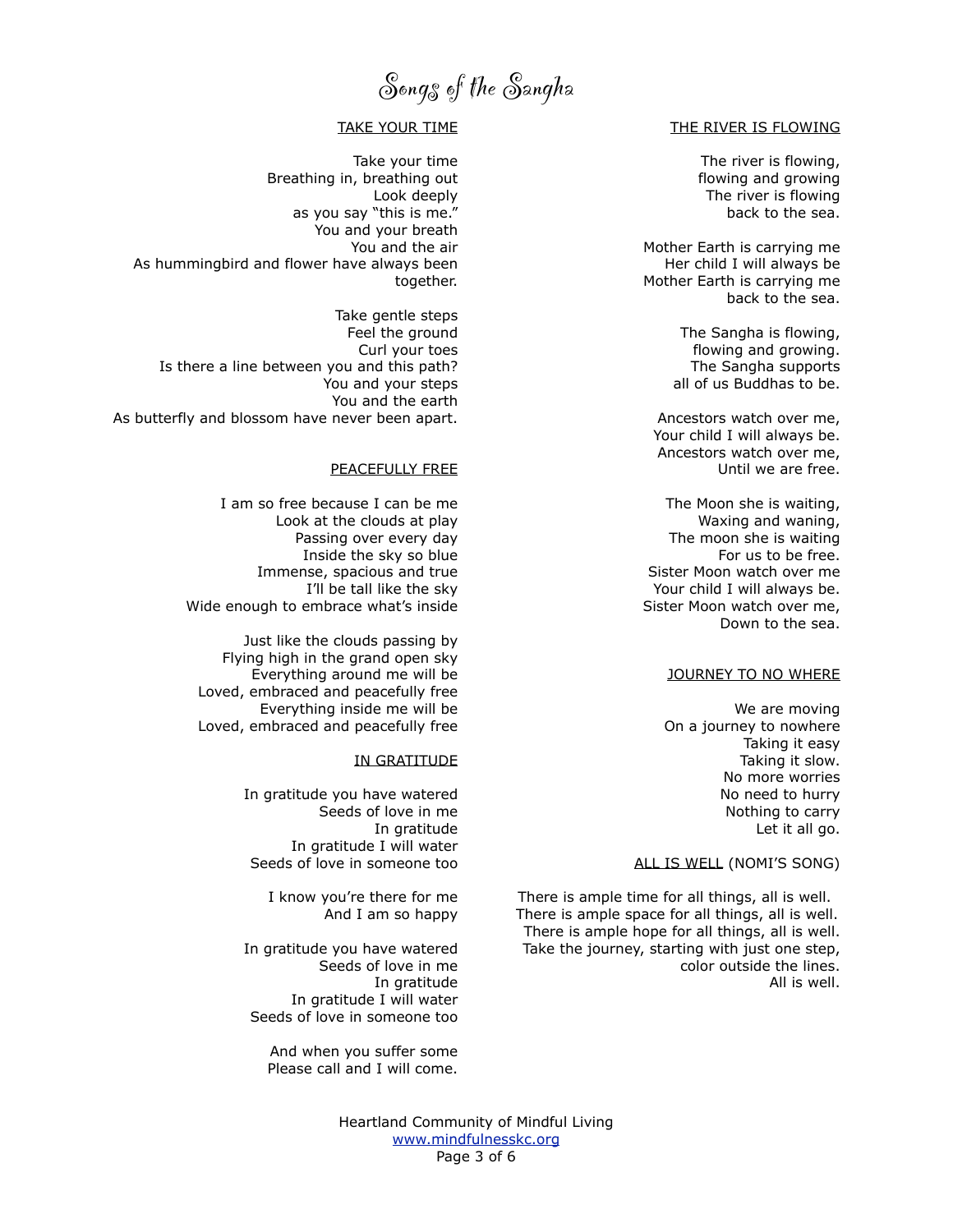Songs of the Sangha

#### TO DEVELOP MY COMPASSION

To develop my compassion, I breathe. To develop my compassion, I try to see, Looking deeply, looking deeply.

To develop my understanding, I breathe. To develop my understanding, I stop to see, What if it were me? What if it were me?

> And I want to feel peace, with everything that breathes. And I want to protect, the sky, the earth, the sea. (2x)

#### I LOVE THE MOUNTAINS

I love the mountains I love the rolling hills I love the flowers I love the daffodils I love the twinkling stars When the sun goes down

(Chorus)

Boom dee ah dah. Boom dee ah dah. Boom dee ah dah. Boom dee ah dah. Boom dee ah dah. Boom dee ah dah. Boom dee ah dah. Boom dee ah dah.

> We walk together Hike by the quiet stream Watch for the sunrise. Breathing the air so clean When we're together, Walking so mindfully

> > (Chorus)

ARE YOU SURE? (STAPLE SINGERS)

Are you sure there's nothing you can do To help someone worse off than you? Think before you answer, are you sure? Are you sure?

Are you sure it'll be a waste of time to stop and let your love light shine? Think before you answer, are you sure? Are you sure?

Are you sure that it will be in vain To show some love for your fellow man? Think before you answer, are you sure? Are you sure?

(Chorus) Are you sure? Are you sure? Are you sure? Are you sure? Think before you answer, are your sure Are you sure?

Da, Da, Da, Da (to tune)

Are you sure that it's not your place To help someone whose lost their way? Think before you answer, are you sure? Are you sure?

Are you sure it's not your concern When you see a neighbor's home is burned? Think before you answer, are you sure? Are you sure?

Are you sure that I will still be down When you've realized that you've been blind Think before you answer, are you sure? Are you sure?

(Chorus)

## I LOVE NATURE

I love nature. nature is cool. The forest is my classroom. The Earth is my school. Trees are my teachers. Animals are my friends. And on this school all life depends.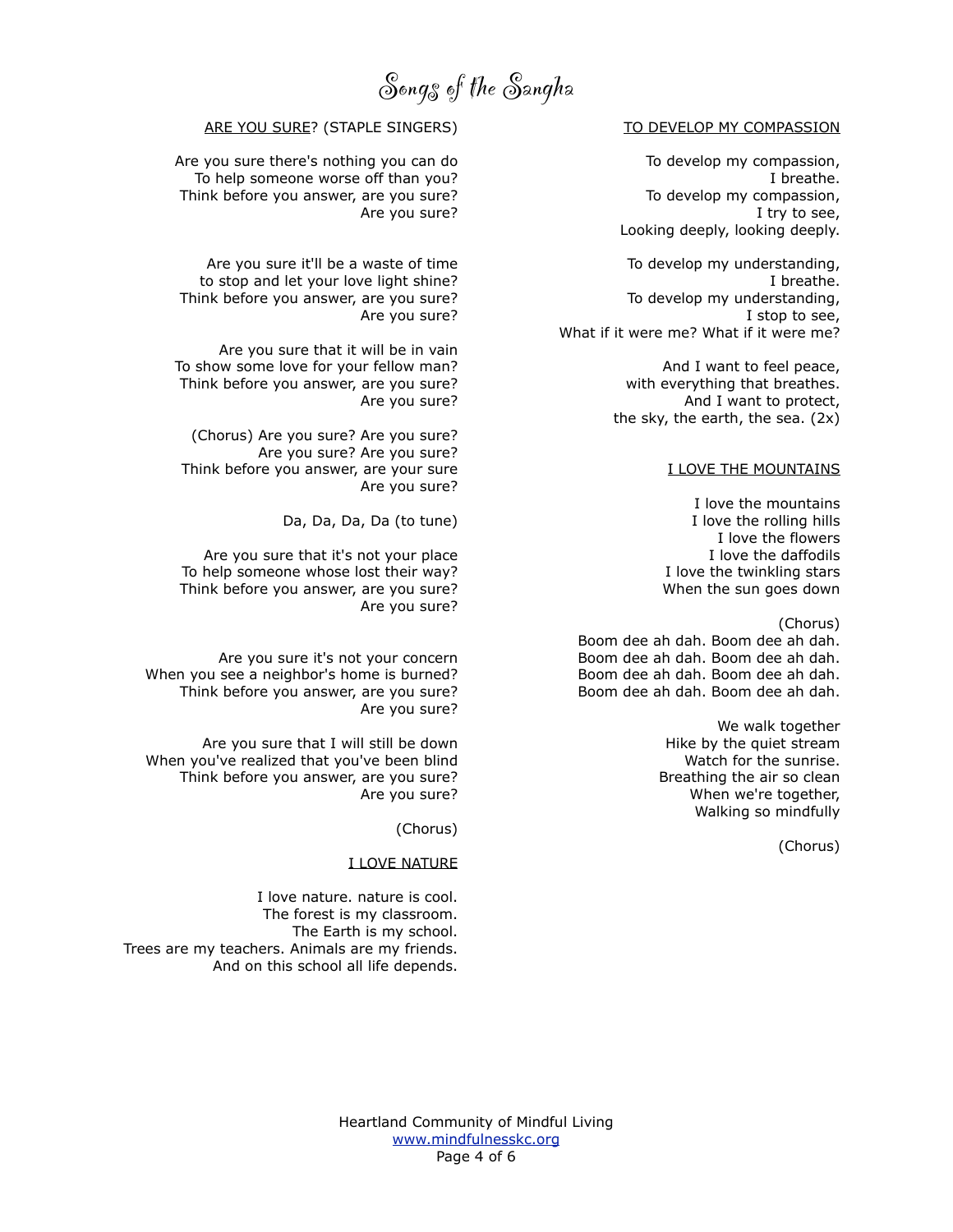## Songs of the Sangha

#### WHAT A WONDERFUL WORLD

I see trees of green Red roses too, I see them bloom For me and for you,

And I think to myself What a wonderful world.

I see skies of blue And clouds of white, The bright-blessed day, The dark sacred night,

And I think to myself What a wonderful world.

The colors of the rainbow So pretty in the sky, Are also on the faces Of people going by

I see friends shaking hands Saying how do you do They're really saying I love you

> I hear babies laugh I watch them grow, They'll learn much more Than I'll ever know

> And I think to myself What a wonderful world Yes, I think to myself What a wonderful world

> > Oh, Yeah!

#### TWO PROMISES

I vow to develop understanding, In order to live peacefully with people, animals, plants, and minerals.

I vow to develop my compassion, In order to protect the lives of people,animals, plants, and minerals.

## HOW CAN I KEEP FROM SINGING

My life flows in endless song above earth's lamentation I hear a joyful melody that cuts through all affliction. Through all the tumult and the strife, I hear that music ringing. It brings me joy with every breath How can I keep from singing?

Each time I see that through my fear, a peaceful nature's shining With love of friends both near and far, how can I keep from singing? The storms don't shake me deep down while to that tune I'm listening With love for all beings in my heart, how can I keep from singing?

## NOW I WALK IN BEAUTY

Now I walk in beauty Beauty is before me Beauty is behind me, above me, below me

> I sit at beauty's table Beauty's in the food before me in the fragrance, in the flavor, fresh from Earth's green garden

I lie in beauty's cradle Beauty's in the moon above Beauty's in the dome of stars and in the Earth that holds me

#### I LIKE THE ROSES

 I like the roses, I like the daffodils. I like the mountains I like the rolling hills I like the twinkling stars when the day is through. Doobity, doodbity, doobity, doobity, Doobity, doobity, doobity, doobity,

Doobity, doobity, doobity, doobity, Doobity, doobity, doobity, doobity, doo.

I like the lilacs, the dandelions too, I like the sangha, and being here with you. I like that everyday we begin anew.

Doobity,…